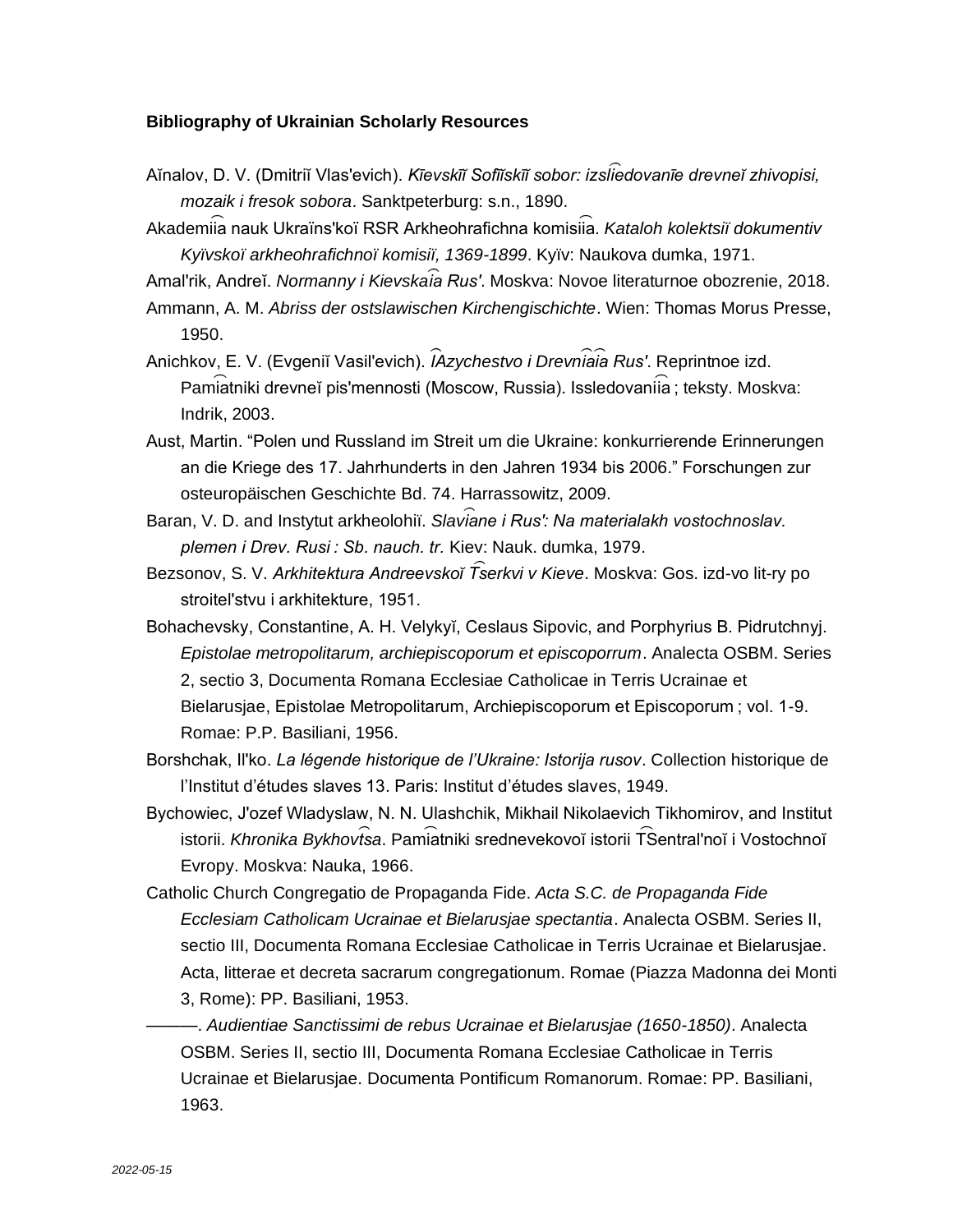———. *Congregationes particulares Ecclesiam Catholicam Ucrainae et Bielarusjae spectantes*. Analecta OSBM. Series II, sectio III, Documenta Romana Ecclesiae Catholicae in Terris Ucrainae et Bielarusjae. Acta, litterae et decreta sacrarum congregationum. Romae: PP. Basiliani, 1956.

———. *Litterae S. C. de Propanganda Fide Ecclesiam Catholicam Ucrainae et Bielarusjae spectantes*. Analecta OSBM. Series II, sectio III, Documenta Romana Ecclesiae Catholicae in Terris Ucrainae et Bielarusjae. Acta, litterae et decreta sacrarum congregationum. Romae: PP. Basiliani, 1954.

Ceaușu, Mihai Ștefan, and Marius Chelcu. *Domeniul mănăstirilor din Bucovina în secolele XIV-XVIII: inventar de documente*. Documenta (Iași, Romania). Iaşi: Editura Universităţii "Alexandru Ioan Cuza, 2007.

Diulichev, V. P. *Drevnia i srednevekovaia Tavrika*. Simferopol': Dolia, 2010.

Ėshin, D. D. *Pervye kamennye khramy Drevneĭ Rusi: materialy arkhitekturnoarkheologicheskogo seminara 22-24 no͡iabr͡ia 2010 goda*. Trudy Gosudarstvennogo Ėrmitazha t. 65. Sankt-Peterburg: Izdatelʹstvo Gosudarstvennogo Ėrmitažha, 2012.

Fossati Raiteri, Silvana, and Giovanna Petti Balbi. *Notai genovesi in oltremare: atti rogati a Caffa e a Licostomo (sec. XIV)*. Collana storica di fonti e studi 14. Genova: Istituto internazionale di studi liguri, 1973.

Franklin, Simon. *Byzantium-Rus-Russia: Studies in the Translation of Christian Culture*. Collected Studies ; CS754. Aldershot, Hampshire ; Burlington, Vt.: Ashgate/Variorum, 2002.

Funduklei, Ivan. *Obozrienie Kieva v otnoshenii k drevnostiam*. Kiev: V. Tipografii I. Valʹnera, 1847.

Fylypchuk, Oleksandr. *Studia Byzantino-Rossica: ekspansi͡ia, viĭna ta so͡tsialʹni zminy*. Chernivtsi: Knyhy-XXI, 2013.

Goehrke, Carsten. *Frühzeit des Ostslaventums*. Erträge der Forschung Bd. 277. Darmstadt: Wissenschaftliche Buchgesellschaft, 1992.

- Havrylenko, V. O. *Ukraïnsʹka sfrahistyka: pytanni ︠a ︡ predmeta ta istoriohrafiï*. Kyïv: Naukova dumka, 1977.
- Hewryk, Titus D. *The Lost Architecture of Kiev*. New York (203 2nd Ave., New York 10003): Ukrainian Museum, 1982.
- Hrushevs'kyĭ, Mykhaĭlo. *Istoriîa Ukraïny-Rusy*. N'i͡u ľork: Knyhospilka, 1954.
- Instytut istoriï. *Istoriia Ukraïns'koï RSR*. Kyïv: Vyd-vo Akademiï nauk Ukr. RSR, 1953.
- Kardaras, Geōrgios Th. *To Vyzantio kai hē Rōsia tou Kievou: (882-1240)*. Vyzantio sēmera 8. Athēna: Ethniko Hidryma Ereunōn E. I. E., 2020.

Keenan, Edward L. *Rosiĭsʹki istorychni mify*. Kyïv: Kritika, 2001.

Kellner-Heinkele, Barbara. *Aus den Aufzeichnungen des Saʾid Giray Sulṭān: eine*  zeitgenössische Quelle zur Geschichte des Chanats der Krim um die Mitte des 18.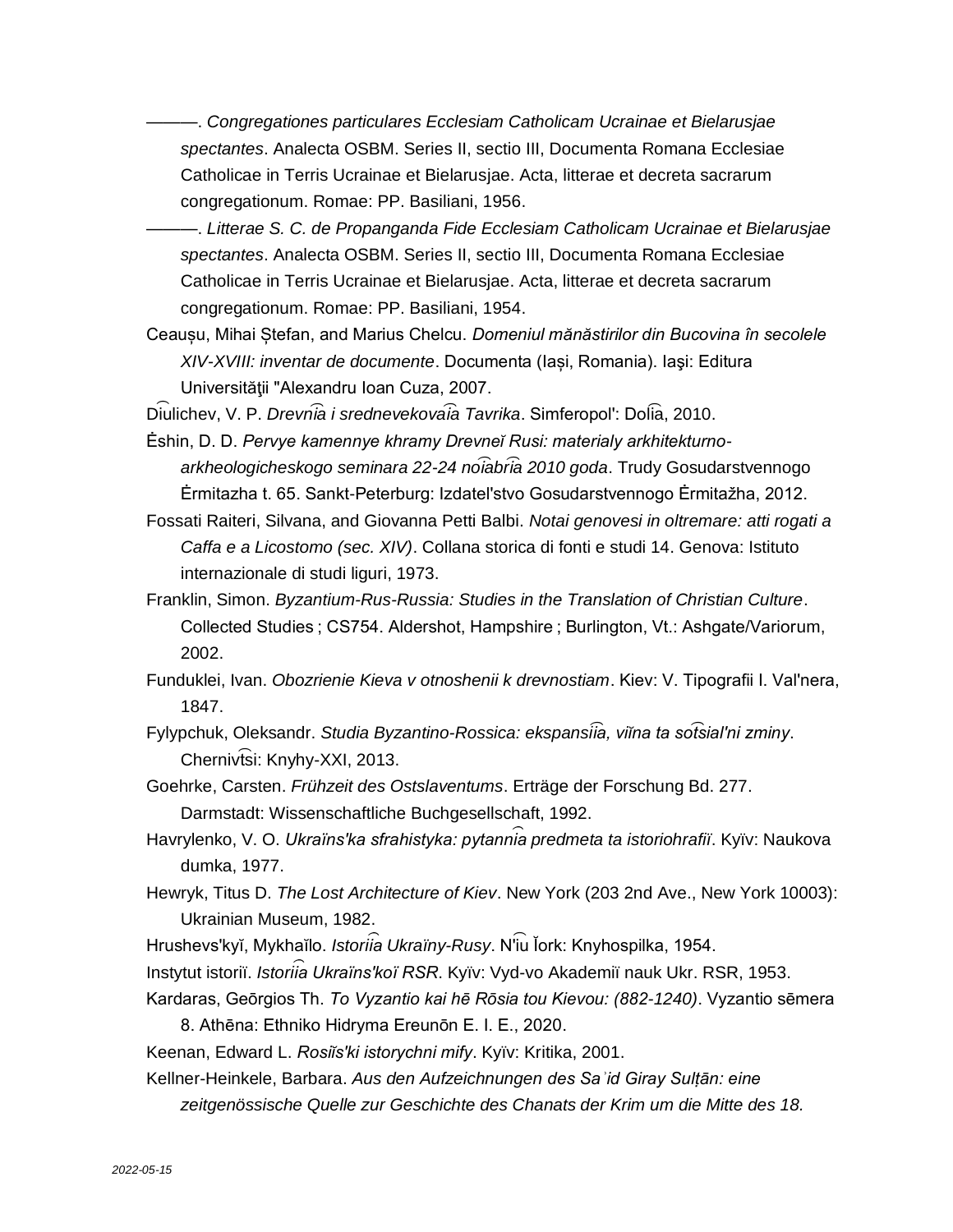*Jahrhunderts*. Islamkundliche Untersuchungen ; Bd. 28. Freiburg im Breisgau: K. Schwarz, 1975.

- Klassen, E. (Egor). *Novye materialy dl͡ia drevneĭsheĭ istorii slav͡ian voobshche i slav͡ianorussov do r͡iurikovskogo vremeni v osobennosti, s legkim ocherkom istorii russov do Rozhdestva Khristova*. Moskva: Belye alʹvy, 1999.
- Komarnyts'kyĭ, A. *Sviatyni kniazhoï Ukraïny = Sacred relics of princely Ukraine. L'viv:* Vydavnytstvo "Svichado, 2019.
- Komissiia dlia razbora drevnikh aktov. *Arkhiv ĪUgo-Zapadnoĭ Rossīi*. Kīev: Komissīia dlia razbora drevnikh aktov, 1859.
- Koren͡iuk, ͡IUriĭ Oleksandrovych. *Mozaïky Mykhaĭlivsʹkoho Zolotoverkhoho soboru*. Kyiv: ADEF-Ukraïna, 2013.
- Kozlov, Mykhaĭlo Mykolaĭovych. *Mis͡tse ta rolʹ sluz͡hyteliv ͡iazychny͡tsʹkoho kulʹtu v relihiĭnomu ta politychnomu z͡hytti skhidnykh slov'͡ian (IX-XI st.): monohrafi͡ia*. Mykolaïv: MDHU im. Petra Mohyly, 2007.
- Kresalʹnyĭ, N. I. *Sofi͡ia Kievska͡ia*. Moskva: Gosudarstvennoe Izd-vo "Iskusstvo, 1958. ———. *Sofiĭs'kyĭ zapovidnyk u Kyîevi: pamîatnyk arkhitektury XI-XVIII st. st. Pamîatniki* arkhitektury ukrainskoĭ SSR. Kyïv: Der $\widehat{\mathsf{z}}$ havne vyd-vo lit-ry z budivnyt͡stva i arkhitektury URSR, 1959.
- Krupnyt͡s<sup>'</sup>kyĭ, Borys. *Teoriîa III Rymu i shlîakhy rosiĭs'koï istoriohrafiï*. Prat͡si chleniv  $\widehat{\mathsf{T}}$ Serkovno-arheohrafichnoï komisiï Apostol's'koho vizytatora dl $\widehat{\mathsf{ia}}$  Ukraïn $\widehat{\mathsf{fs}}$ iv u Zakhidniĭ Evropi 3. Miunkhen: TŜerkovno-arkheohrafichna komisiia Apostol's'koho visytatora dlia ukraïntsiv v Zakhidniï Evropi, 1952.
- Kryp'iakevych, I. P. *Dzherela z istoriï Halychyny periodu feodalizmu (do 1772 r.); ohliad publikat ︠s ︡ iĭ*. Kyïv: Vyd-vo Akademiï nauk Ukr. RSR, 1962.
- Kudryts'kyĭ, A., lU S. Asieiev, and A. Kudryts'kyĭ. *Kyïv, istorychnyĭ ohliad: karty, iliustratsiï,* dokumenty. Kyïv: Hol. red. Ukraïns'koï rad. entsyklopediï, 1982.
- Kukoval'skaia, N. M., and N. N. Nikitenko. *Natsional'nyĭ zapovidnyk "Sofiia Kyïvs'ka"* = *National Conservation Area "St. Sophia of Kyiv."* Biblioteka "Sofiï Kyïvsʹkoï." Kyïv: Balti͡ia-Druk, 2011.
- Kuzʹmin, Apollon Grigorʹevich. *Kreshchenie Kievskoĭ Rusi*. Kievska͡ia Rusʹ. Moskva: Algoritm, 2012.
- Liapushkin, I. I. *Gorodishche Novotroitskoe: o kul'ture vostochnyx slavian v period* slozheniia Kievskogo gosudarstva. Materialy i issledovaniia po arkheologii SSSR ; no. 74. Moskva: Izd-vo Akademii nauk SSSR, 1958.
- $M$ yshko, D. I. Ukraïns'ko-rosiĭs'ki zv'i $\hat{a}$ zky v chotyrnadtsi $\hat{a}$ tomu-shistnadtsi $\hat{a}$ tomu stolitti. Kyïv: Vyd-vo Akademiï nauk URSR, 1959.
- Papageōrgiou, Angelikē. *Anatolikoi kai Dytikoi Slavoi: eisagōgē stēn historia kais ston politismo tous*. Πρωτότυπη έκδοση., Prōtotypē ekdosē. Athēna: Hērodotos, 2018.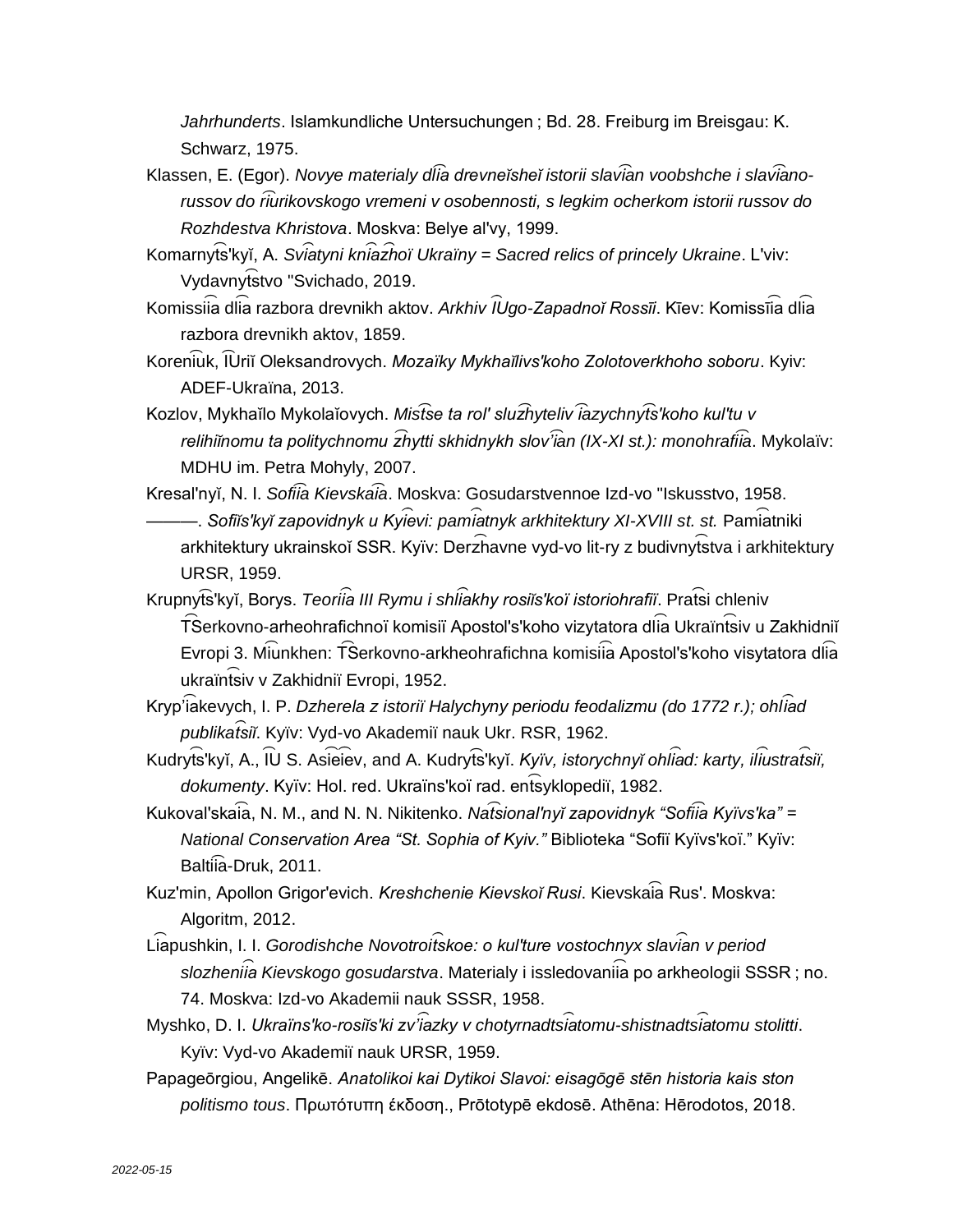- Pashuto, V. T. *Drevnerusskoe nasledie i istoricheskie sud'by vostochnogo slavianstva.* Kievska͡ia Rusʹ i istoricheskie sudʹby vostochnykh slav͡ian. Moskva: Izd-vo "Nauka", 1982.
- Peers, Glenn, Charles Barber, Stephen Caffey, and Menil Collection. *Byzantine Things in the World*. Houston : New Haven: Menil Collection ; Distributed by Yale University Press, 2013.
- Petrov, N. I. (Nikolaĭ Ivanovich). *Alʹbom dostoprim͡iechatelʹnosteĭ ͡tserkvoarkheologicheskago muzei ︠a ︡ pri Kievskoĭ dukhovnoĭ akademii*. History of modern Russian and Ukrainian art, 1907-1930 ; RA-98. Kiev: Tip. shkoly pechatnago dela, 1912.
- Pevny, Olenka Z. "The Kyrylivs'ka Tserkva: The Appropriation of Byzantine Art and Architecture in Kiev." 1995.
- Plokhy, Serhii. *The Origins of the Slavic Nations: Premodern Identities in Russia, Ukraine, and Belarus*. Cambridge, UK ; New York: Cambridge University Press, 2006.
- Pritsak, Omeljan. *On the Writing of History in Kievan Rus'*. Millennium Series. Cambridge, Mass.: Ukrainian Studies Fund, Harvard University, [198-?].
	- ———. *The Origin of Rus'*. Monograph Series (Harvard Ukrainian Research Institute). Cambridge, Mass.: Distributed by Harvard University Press for the Harvard Ukrainian Research Institute, 1981.

Raffensperger, Christian. *Reimagining Europe: Kievan Rus' in the Medieval World*. Harvard Historical Studies v. 177. Cambridge, Massachusetts: Harvard University Press, 2012.

———. *The Kingdom of Rus'*. Past Imperfect (ARC Humanities Press). Kalamazoo: ARC Humanities Press, 2017.

Rice, David Talbot. *Byzantine Art and Its Influences*. London: Variorum Reprints, 1973.  $R$ ussia Arkheograficheskaia kommissīia. *Akty, otnosiashchīesia k istorīi i̇̃uzhnoĭ i zapadnoĭ* 

*Rossīi*. Sanktpeterburg: Ė. Prats, 1863.

———. *Akty, otnosi ︠a ︡shchīesi ︠a ︡ k istorīi zapadnoĭ Rossīi*. Sanktpeterburg: V tipografii II otd-nii̇́a sobstvennoĭ E[.](http://nrs.harvard.edu/urn-3:HUL.FIG:002480670)I.V. kant͡seli͡arii, 1846. <u>http://nrs.harvard.edu/urn-</u>

[3:HUL.FIG:002480670.](http://nrs.harvard.edu/urn-3:HUL.FIG:002480670)

- Rutsʹkyĭ, Ĭosyf. *Epistolae Josephi Velamin Rutskyj, metropolitae Kiovensis Catholici (1613- 1637)*. Analecta OSBM. Series II, sectio III, Documenta Romana Ecclesiae Catholicae in terris Ucrainae et Bielarusjae. Epistolae metropolitarum, archiepiscoporum et episcoporum ; vol. 1. Romae: PP. Basiliani, 1956.
- Rybakov, Boris Aleksandrovich. *Kievskai ︠a ︡ Rusʹ i russkie kni ︠a ︡zhestva XII-XIII vv.* Moskva: Izd-vo "Nauka", 1982.
- Sekuła, Paweł. *Ruś orientalna: państwo kijowskie wobec cywilizacji Wschodu w teoriach i badaniach naukowych*. Seria Biblioteka Fundacji św. Włodzimierza t. 26. Kraków: Wydawnictwo "Szwajpolt Fiol", 2016.